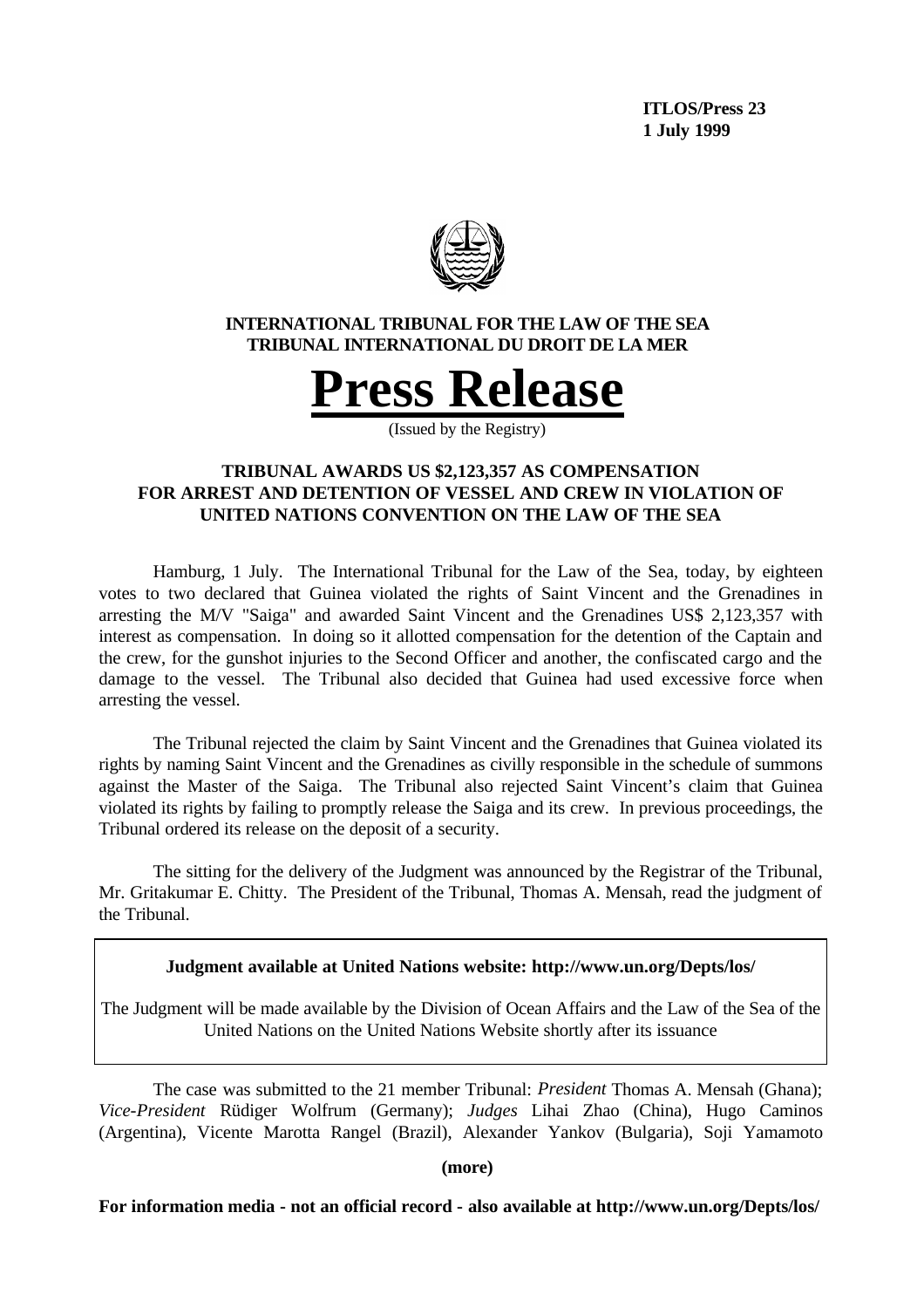### **Press Release ITLOS/Press 23 1 July 1999**

(Japan), Anatoly Lazarevich Kolodkin (Russian Federation), Choon-Ho Park (Republic of Korea), Paul Bamela Engo (Cameroon), L. Dolliver M. Nelson (Grenada), P. Chandrasekhara Rao (India), Joseph Akl (Lebanon), David Anderson (United Kingdom), Budislav Vukas (Croatia), Joseph Sinde Warioba (United Republic of Tanzania), Edward Arthur Laing (Belize), Tullio Treves (Italy), Mohamed Mouldi Marsit (Tunisia), Gudmundur Eiriksson (Iceland), Tafsir Malick Ndiaye (Senegal); and *Registrar* Gritakumar E. Chitty (Sri Lanka).

The Judgment as a whole was adopted by a vote in which all Judges participated except for Judge Yamamoto, who was unable to participate.

*Judges* Caminos, Yankov, Akl, Anderson, Vukas, Treves, and Eiriksson have appended a joint declaration. *President* Mensah; *Vice-President* Wolfrum; and *Judges* Zhao, Nelson, Chandrasekhara Rao, Anderson, Vukas and Laing have appended separate opinions to the judgment. *Judges* Warioba and Ndiaye have appended dissenting opinions.

### **Background**

Saint Vincent and the Grenadines and Guinea by Agreement submitted a request to the Tribunal to deal with all aspects of the merits of their dispute, including damages and costs, and the objection as to jurisdiction raised by Guinea in the dispute between them concerning the arrest off the coast of West Africa by Guinea of the oil tanker Saiga flying the flag of Saint Vincent and the Grenadines.

The proceedings on the merits raised many important issues under the United Nations Convention on the Law of the Sea (Convention), including: the freedom of navigation and other internationally lawful uses of the seas, the enforcement of customs laws, re-fuelling (bunkering) vessels at sea, and the right of hot pursuit (See Press Release No. 13).

The international dimension of the case was well illustrated. The Governments concerned are both from developing countries from different geographical regions. At the time of the arrest, the vessel was a Cypriot owned oil tanker; under a Swiss charterer; managed by a Scottish company; of Saint Vincent and the Grenadines' registry; with a crew from Ukraine and Senegal. The vessel was pursued and arrested by customs patrol boats of Guinea; and the arrest took place in Sierra Leonean waters. The Agents, Counsel and Advocates representing the parties came from Germany, Guinea, Saint Vincent and the Grenadines, Senegal, and the United Kingdom.

#### **Reasoning**

The Tribunal begins by noting that there is no disagreement between the parties regarding the jurisdiction of the Tribunal. It then continues to deal with the challenges to admissibility of the case raised by Guinea after it dismissing Saint Vincent's objections to the right of Guinea to challenge admissibility.

#### **(more)**

**For information media - not an official record - also available at http://www.un.org/Depts/los/**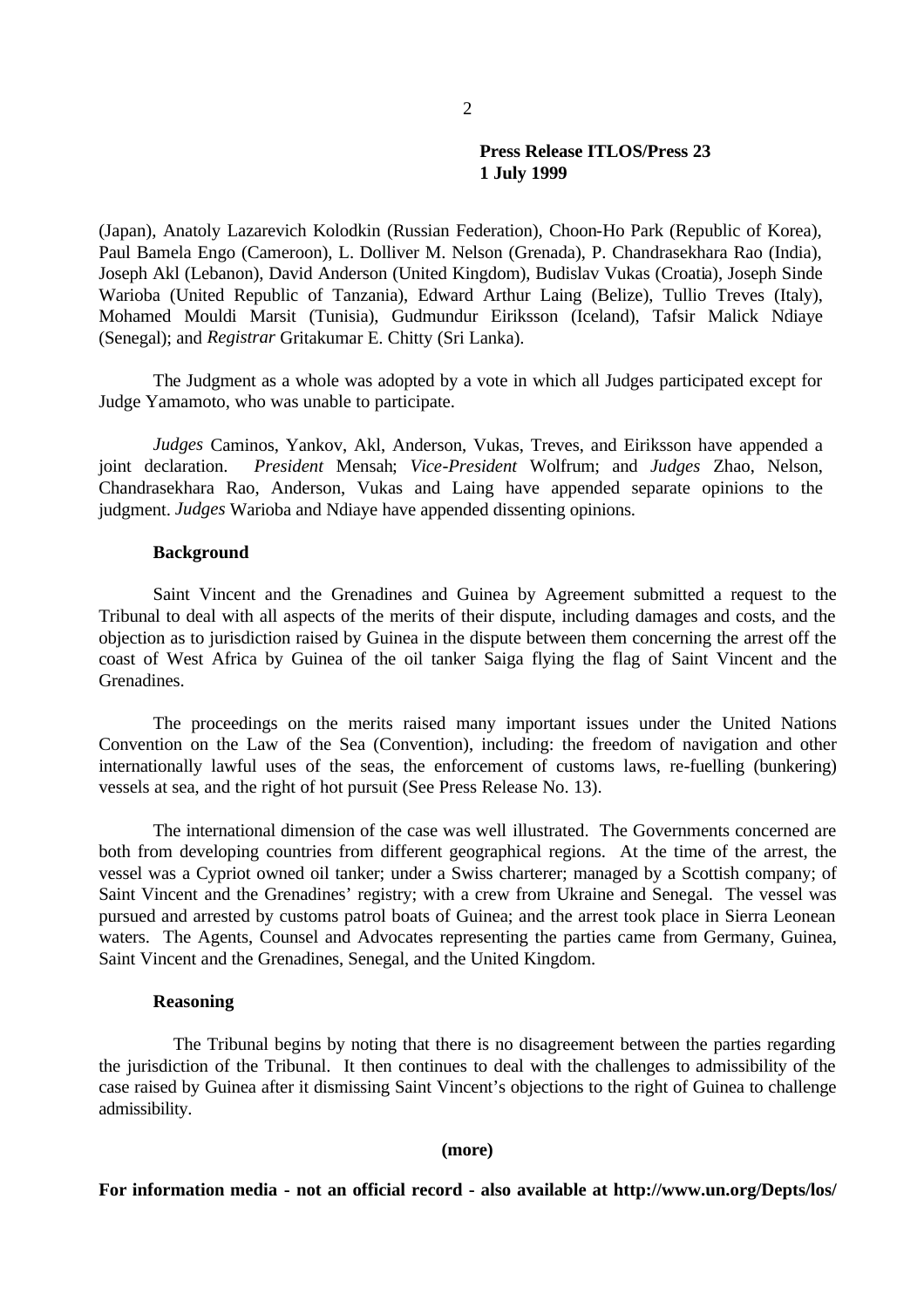## **Press Release ITLOS/Press 23 1 July 1999**

The admissibility is challenged by Guinea on four grounds: (1) non-valid registration of the Saiga, (2) lack of a genuine link between Saint Vincent and the Grenadines and the Saiga, (3) failure to exhaust remedies available under Guinean law, and (4) that the nationality of the claims is not that of Saint Vincent and the Grenadines. The Tribunal rejects the challenges to admissibility, thereby opening the way to consideration of the merits (the substance) of the case.

On the merits, the parties request the Tribunal to deal with numerous important law of the sea issues. The Tribunal first considers whether the arrest was lawful. It finds that, by applying its customs laws to a customs radius, which includes parts of the exclusive economic zone, Guinea acted in a manner contrary to the Convention and that, consequently, the arrest and detention of the Saiga, the prosecution and conviction of its Master, the confiscation of the cargo and the seizure of the ship were unlawful.

With respect to the right of hot pursuit claimed by Guinea, the Tribunal finds that several conditions were not fulfilled; finding *inter alia* that the alleged pursuit was interrupted and that no laws or regulations of Guinea applicable in accordance with the Convention were violated by the Saiga. The Tribunal concludes that it follows that there was no legal basis for the exercise of the right of hot pursuit by Guinean officials in this case.

The Tribunal, in considering the force used by Guinea in the arrest of the Saiga, finds that Guinea's officials used excessive force and endangered human life before and after boarding the Saiga. The Tribunal notes that there is no excuse for the fact that the officers fired at the ship itself with live ammunition causing considerable damage to the ship and to vital equipment in the engine and radio rooms and, more seriously, to two of the persons on board.

Saint Vincent and the Grenadines requested the Tribunal to find that Guinea violated its rights under international law by citing Saint Vincent and the Grenadines as "civilly liable" in the schedule of summons issued in connection with the criminal proceedings against the Master of the Saiga before the Tribunal of First Instance of Conakry. The Tribunal, while considering the naming of Saint Vincent inappropriate, does not find it a violation of its rights.

After examination of the factors that contributed to the delay in releasing the ship, the Tribunal finds that not all of them can be said to be due to the fault of Guinea. Therefore, the Tribunal does not find that Guinea failed to comply promptly with the Judgment of 4 December 1997.

The Tribunal then examines the damage and interest payable to Saint Vincent, further to the well-established rule of international law that a State which suffers damage as a result of an internationally wrongful act by another State is entitled to obtain reparation for the damage suffered from the State which committed the wrongful act. The Tribunal awards compensation in the total amount of US\$ 2,123,357. The compensation is largely in respect of the damage and loss suffered by the ship owner, charterer, cargo owner, Master and crew.

#### **(more)**

**For information media - not an official record - also available at http://www.un.org/Depts/los/**